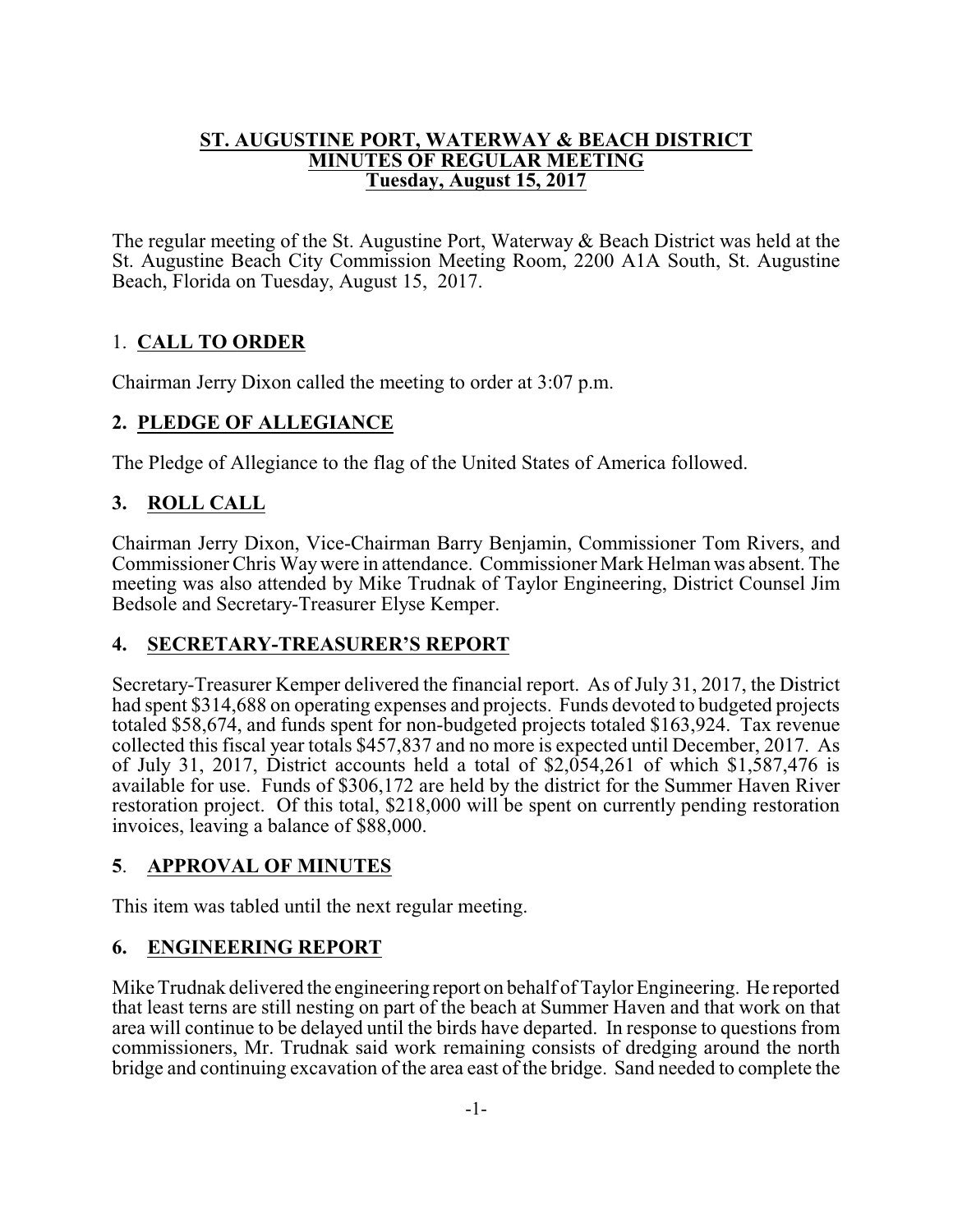beach berm will be stockpiled until FWC clears the area for fill activity. The sandbar beneath and extending west into the IW from the south bridge is not scheduled for excavation because it is not in the work zone covered by the permit. Mr. Trudnak said engineers are not concerned by the sandbar and believe the sand will wash away once river flow resumes.

Ellis Zahra, Friends of the Summer Haven River, said he has received comments from boaters about shallow water near the south bridge at low tide, and asked if this area could be included in the project if the permit were modified. Mr. Trudnak responded that a permit modification would require many months, if not years, and that the work and permit modification could add a significant amount to the budget.

Carl Blow, FIND Commissioner, said his agency has a \$50,000 grant available for local dredging projects such as the restoration, but that the district needs to request the money. Chairman Dixon asked Mr. Trudnak to see that Taylor drafts an appropriate letter for his signature.

Jeff Fox, local fisherman, appeared and said he had measured less than one foot of water beneath the south bridge 45 minute after low tide. Chairman Dixon said the project needs to be completed and the results of the restoration plan evaluated before seeking a permit modification as it may be unnecessary. Contractor for the restoration, Rick Turnbull, said it would be easier to cut a channel through the south sandbar than to dredge the entire bar.

Chairman Dixon said a proposal for dredging the sandbar will be needed before any action can be taken by the board. Mr. Trudnak said Taylor will prepare an estimate of the cost. Commissioner Way said it would be a shame to leave the sandbar after clearing the rest of the river. Chairman Dixon said the bar was the result of the breach during Hurricane Matthew.

Mr. Trudnak said he had no information on Salt Run and asked Jim Piggott, City of St. Augustine, to report. Mr. Piggott said several weeks remain to complete this year's dredging. He said the spoil material is off-loaded onto trucks at Lighthouse Boat Ramp for deposit in a fill area on Holmes Boulevard. Mr. Trudnak added that the Vilano/South Ponte Vedra permit application remains on hold pending an updated survey of the beach and that the sand recently placed there seems to be stable.

### 7. **OLD BUSINESS :**

#### A) District Projects Reserve

Chairman Dixon said the District needs to maintain a reserve fund for emergencies, such as clearing shoals from the inlet and asked FIND Commissioner Carl Blow how long a grant from FIND can be held before spending. Carl Blow said grants can be extended up to two (2) years, and longer if requested. Mr. Piggott said the City of St. Augustine will be asking the District for payments for Salt Run dredging, the kayak launch, and the purchase of a police boat in the coming year.

Mr. Blow presented a list of the 2017-2018 grant rankings by FIND in which several St.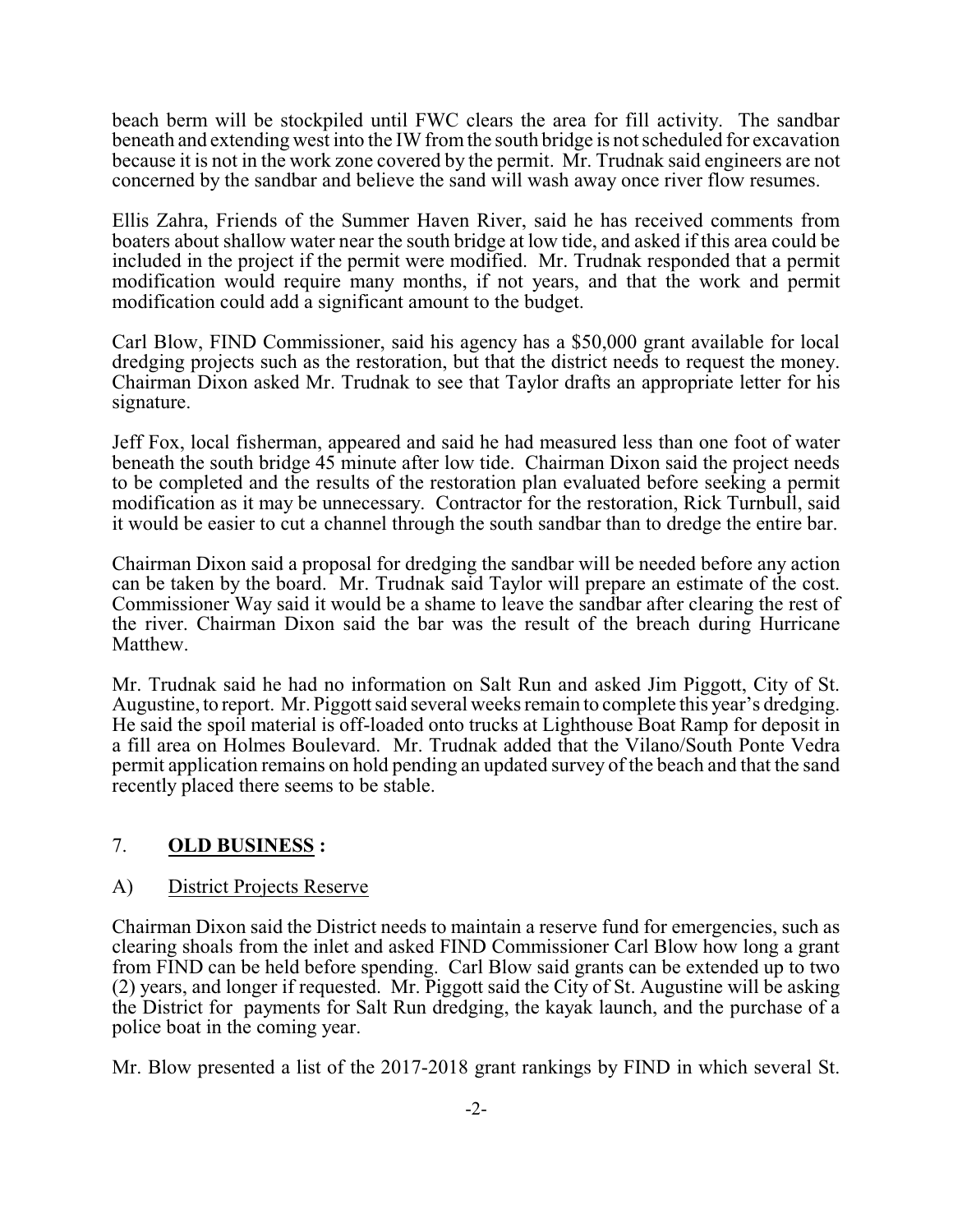Johns County projects placed highly. About 21 million dollars in grants was requested. Of that, FIND will fund 12 million dollars in grants beginning with the highest ranked and continuing until funds are exhausted. He said \$589,000 was available for our county, but only \$504,000 in grants was requested. He urged all agencies in the county to ask for more so that our county's share will be spent here rather than somewhere else in the state. In response to questions by Chairman Dixon, Mr. Blow said shoreline stabilization of the Summer Haven project would definitely fall within grant guidelines for an extra \$50,000 from FIND. He added that if the south sandbar threatens the integrity of the IW channel, it may be of great interest to FIND.

In response to questions from Commissioners Rivers and Way, Mr. Blow said the use of harbor sand for beach renourishment will require extensive study to determine both the quality and the amount of sand available. He said the Corps of Engineers is studying the use of distant offshore sites, but such sites would be limited by the huge expense of transporting the sand to beaches.

### **8. NEW BUSINESS: NONE**

## **9. GOVERNMENT REPRESENTATIVE COMMENTS:**

Cpl. Josh Underwood, St. Johns County Sheriff's Office Marine Unit, said his agency had recovered a jet ski hull from Moultrie Creek which will be disposed of. The agency took part in sanitation inspections of 36 vessels and issued 4 citations for pumping violations this month. In response to a question from Commissioner Rivers, Cpl. Underwood said the blinking light at the end of the Vilano Beach Boat Ramp jetty is not an official aid to navigation and was probably installed by a boater.

Officer Megan Aswall, FWC, reported there would be no season for red snapper this year in federal waters, but that next year has better prospects.

Wil Smith, St. Johns County Director of Parks and Recreation, said his agency will consider suggestions for FIND grant projects. He said the shoal survey inside the inlet is almost complete, and that his agency plans to wrap all floating docks at public boat ramps with used fire hose. He encouraged the board to seek legislation expanding the District county-wide. Commissioner Rivers said he met with local legislators and there was little support for the concept this year. Chairman Dixon said the timing may be better now because the county is taking on more of the burden for maintenance of local marine facilities. He asked Commissioner Rivers to meet with Linda Ginn and Ellis Zahra to discuss the use of lobbyists to assist in obtaining the legislation. Mr. Smith said there are in excess of 14,000 registered boaters in St. Johns County, most of whom use public boat ramps.

### **10. PUBLIC COMMENT: NONE**